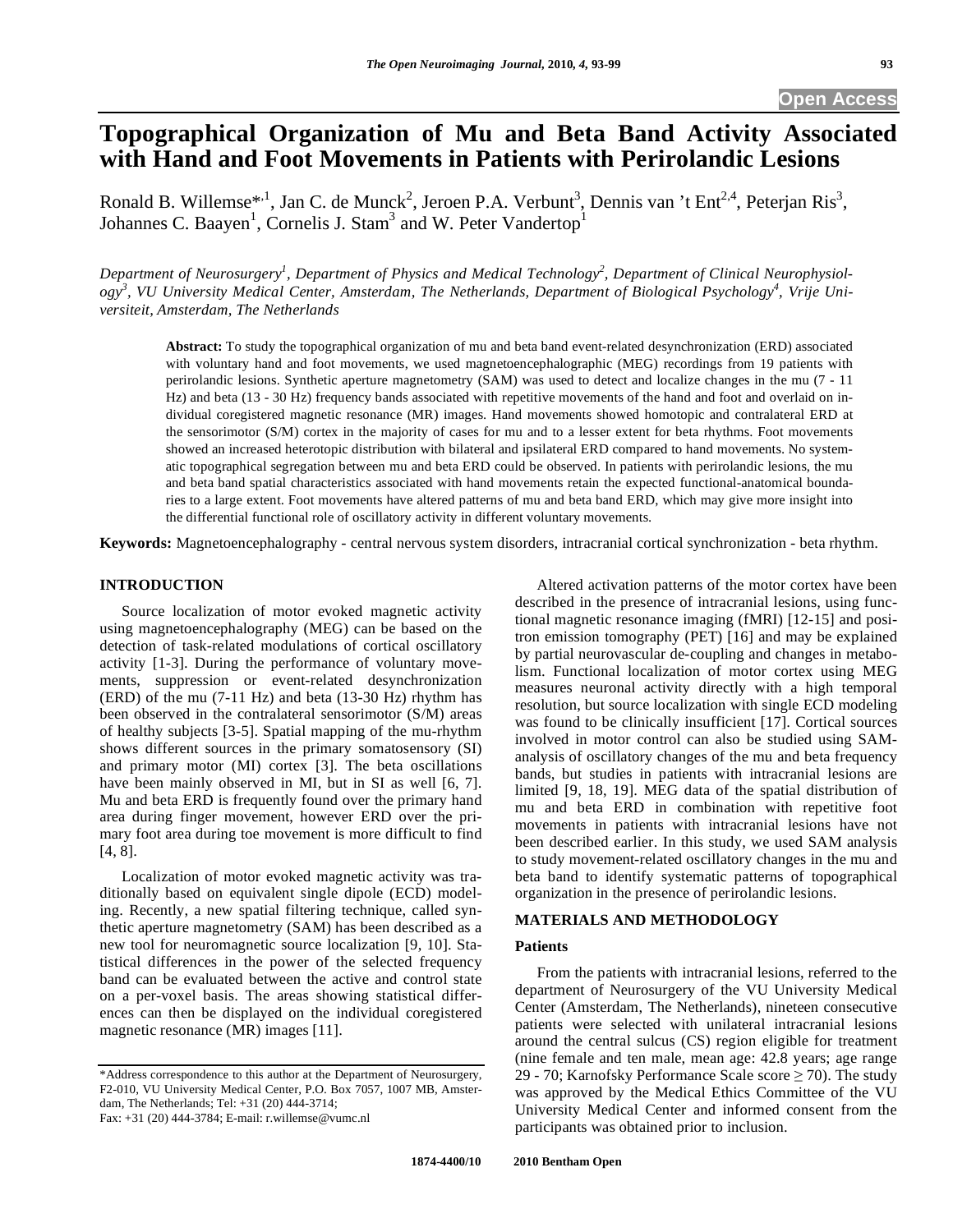# **MEG Recordings**

During voluntary movements, subjects were lying or sitting comfortably with eyes closed, inside the three-layer magnetically shielded room (Vacuum Schmeltze Gmbh, Germany). MEG was recorded with a system of 151 thirdorder axial gradiometers (VSM MedTech Ltd., Canada), with a helmet shape detector array covering the whole head. Each trial consisted of 30 epochs of 10 seconds with movement (15 epochs) alternated by 10 seconds with no movement (15 epochs). The movement consisted of self-paced repetitive non-clenching opening and closing of the (right or left) hand at about 1 Hz. For foot movements patients were instructed to alternate flexion and extension at the (right or left) ankle at about 1 Hz. The epochs were indicated by presenting a short tone (movement) or short burst of noise (no movement). The sampling rate was 625 Hz and on-line low passfiltering of 100 Hz. Movements were monitored on video and head position was measured before and after the task.

Structural MR images were acquired with a 1.5 T MR scanner (Siemens Sonata, Erlangen, Germany) using T1 weighted magnetization prepared rapid acquisition gradient echo (MPRAGE) sequence. Coregistration of MEG and MR imaging was performed using fiducial markers on the nasion and left and right pre-auricular points. In MEG small coils energised by AC currents and in the MR imager vitamin E capsules were used as markers. MR image registration was performed after MEG registration, with MR markers in the positions as the MEG coils, enabling matching of the datasets with an estimated precision of 2 mm [20].

# **SAM Analysis**

Synthetic aperture magnetometry (SAM) is a spatial filtering technique for three-dimensional source localization of cortical oscillations. Brain activity can be localized by creating differential images of source power changes over discrete time-intervals for both the active and resting-state, relative to their noise variance [21, 22]. Prior to SAM analysis the MEG data were filtered into two frequency bands: mu (7 to 11 Hz) and beta (13 to 30 Hz). The region of interest (ROI) was set to include the whole cerebral cortex with a 2.0 mm isotropic voxel resolution. The statistical evaluation of the ratio of the power differences between the active and resting state to the sum of the powers of noise was assessed for each voxel and expressed as pseudo-T statistics [23]. The pseudo-T values were then displayed and overlaid on individual co-registered MR images. In accordance to previousstudies[9], SAM pseudo-T images were thresholded for peak pseudo-T values of 2.5 and the highest peak-value was evaluated for its anatomical localization. The SAMimages were then analyzed for laterality of activation patterns and the localization of the maximum peak.

# **RESULTS**

The clinical data of the patients are summarized in Table **1**. Seven patients had an astrocytoma (six WHO grade II and one WHO grade III), five had an oligodendroglioma (three WHO grade II and two WHO grade III), one a mixed oligoastrocytoma (WHO grade II), two a meningioma (WHO grade I), two a cavernoma, one a pilocytic astrocytoma

| Case No.       | Age (years) / Gender | <b>Location / Lateralization</b> | <b>Histology</b>       | <b>Symptoms</b>        |  |
|----------------|----------------------|----------------------------------|------------------------|------------------------|--|
| $\mathbf{1}$   | 57/F                 | $f-R$                            | oligodendroglioma, II  | paresis L-arm $(4/5)$  |  |
| $\mathbf{2}$   | 48/M                 | $p-R$                            | astrocytoma, II        | seizures               |  |
| 3              | 70/F                 | $f-R$                            | meningioma             | hemiparesis L $(4+/5)$ |  |
| 4              | 41/F                 | $fp-R$                           | meningioma             | hemiparesis L $(4+/5)$ |  |
| 5              | 36/F                 | $fp-R$                           | astrocytoma, II        | seizures               |  |
| 6              | 39/M                 | $p-L$                            | astrocytoma, II        | hemiparesis R $(4/5)$  |  |
| $\overline{7}$ | 35/F                 | $p-R$                            | cavernoma              | seizures               |  |
| 8              | 48/F                 | $p-L$                            | oligodendroglioma, II  | seizures               |  |
| 9              | 35/M                 | p-L                              | astrocytoma, II        | seizures               |  |
| 10             | 54 / M               | $f-L$                            | cavernoma              | seizures               |  |
| 11             | 35/F                 | p-R                              | astrocytoma, II        | seizures               |  |
| 12             | 34/M                 | $f-R$                            | astrocytoma, II        | seizures               |  |
| 13             | 37/M                 | $f-L$                            | astrocytoma, III       | seizures               |  |
| 14             | 36/F                 | $f-L$                            | oligo-astrocytoma, II  | seizures               |  |
| 15             | 57/F                 | $f-R$                            | oligodendroglioma, II  | seizures               |  |
| 16             | 42/M                 | $f-R$                            | oligodendroglioma, II  | seizures               |  |
| 17             | 50/M                 | fp-L                             | oligodendroglioma, III | seizures               |  |
| 18             | 31/M                 | f-L                              | pilocytic astrocytoma  | seizures               |  |
| 19             | 29/M                 | $p-R$                            | hamartoma              | seizures               |  |

**Table 1. Clinical Data Patient Group** 

F, female; M, male; f, frontal; p, parietal; fp, frontoparietal; L, left; R, right.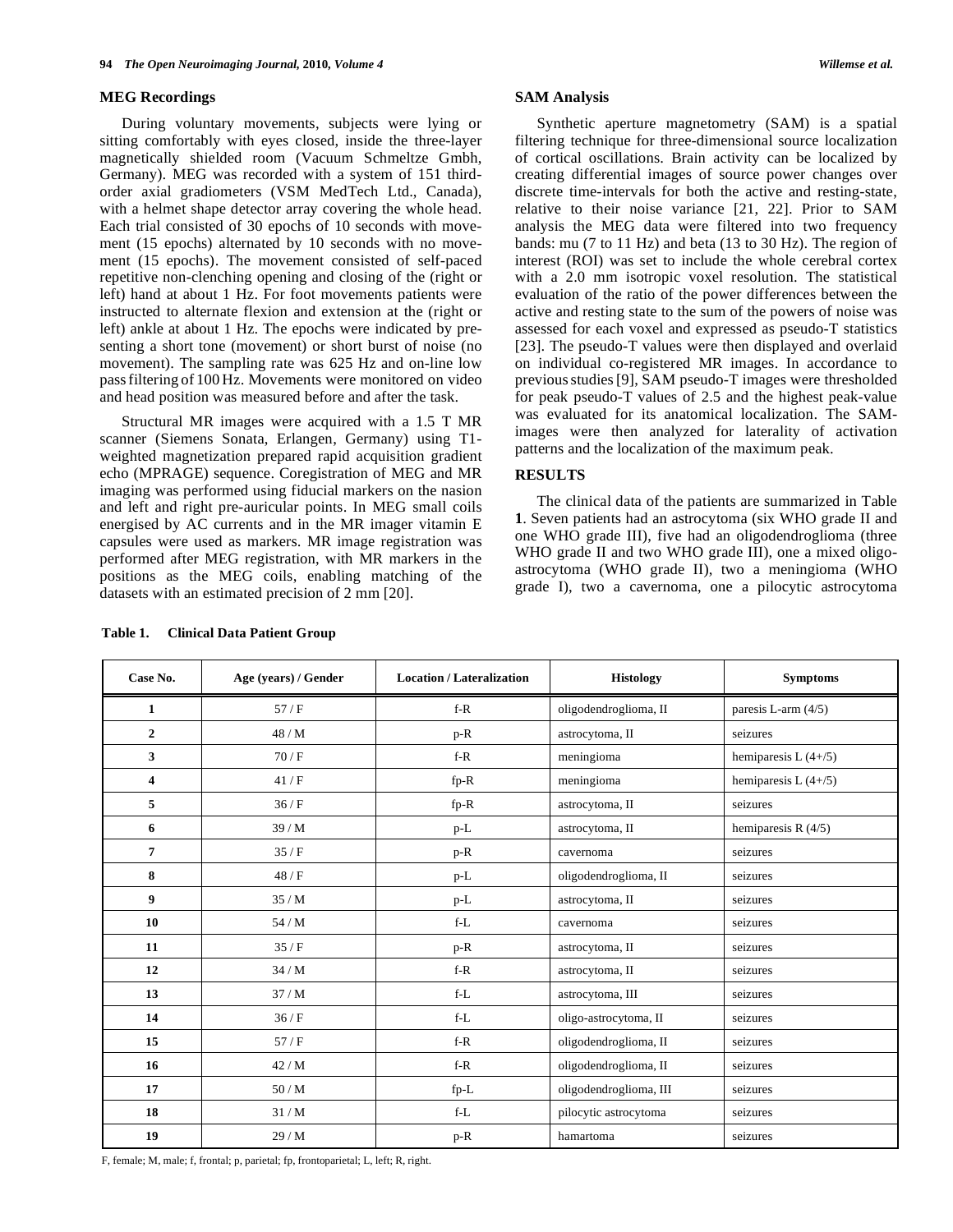### *Movement-Related Oscillatory Activity in Patients with Intracranial Lesions The Open Neuroimaging Journal,* **2010***, Volume 4* **95**

(WHO grade I) and one had a hamartoma. Lesions were located on the left-side in nine cases, on the right in ten cases. Four patients had slight to moderate muscle weakness and fifteen patients had presented with seizures.

Table **2** shows the topography of mu and beta ERD associated with laterality of hand and foot movements (left versus right) and laterality of tumor (affected versus unaffected hemisphere). All 19 patients had performed separately a motor task of the left and right hand and 13 patients had performed a motor task of the left and right foot. For all 19 patients, beta ERD associated with hand movements was found, resulting in 19 datasets for left and 19 datasets for right hand movements. For mu band activity associated with hand movements one dataset was excluded due to pseudo-T values less than 2.5, resulting in 14 datasets for left and 13 datasets for right hand movements. For voluntary foot movements, seven datasets were excluded with pseudo-T values less than 2.5, resulting in 13 left and 12 right foot datasets for beta band activity. The mu band results with pseudo-T values larger than 2.5 were obtained in 10 left and 10 right foot datasets.

Most patients showed contralateral desynchronization patterns (Fig. **1**) associated with left or right hand movements. Left hand, presumably non-dominant hemispheric, motor tasks result in contralateral mu band activity in 85.7 % of the trials, compared to 69.2 % of contralateral activity during right hand motor tasks. Ipsilateral mu band activity occurred during right-sided motor tasks for both hand (15.4 %) and foot (20 %) movements. Mu band activity associated with hand movements was located contralaterally in the majority of cases and not related to tumor laterality. The bilateral and ipsilateral mu activation patterns from (right) hand movements were only found in patients with left-sided hemisphere lesions. Contralateral mu band activity associated with foot movements was found in 50 % of the trials for left or right foot movements.

Movement-related beta band activity was found in the contralateral hemisphere in 63.2 % of the trials for both left and right hand movements and was not influenced by tumor laterality. The total of 14 ipsi- and bilateral beta band responses of the hand were equally distributed between leftand right sided lesions.

Bilateral beta band activity of the foot (Fig. **2**) was found in ten patients, six had left-sided and four had right-sided lesions. The four patients with ipsilateral beta responses of the foot were evenly distributed between left- and right-sided

**Table 2. Topography of mu and beta Band Event-Related Desynchronization (ERD) Associated with Laterality of Hand and Foot Movements (Left Versus Right) and Laterality of Tumor (Affected Versus Unaffected Hemisphere)** 

| <b>TOPOGRAPHY</b> |             |                |               |              |              |  |  |
|-------------------|-------------|----------------|---------------|--------------|--------------|--|--|
|                   |             | contralat. (%) | bilat. $(\%)$ | ipsilat. (%) | <b>Total</b> |  |  |
| <b>HAND</b>       | <b>BAND</b> |                |               |              |              |  |  |
| left              | mu          | 12(85.7)       | 2(14.3)       | 0(0)         | 14           |  |  |
|                   | beta        | 12(63.2)       | 6(31.6)       | 1(5.2)       | 19           |  |  |
| right             | mu          | 9(69.2)        | 2(15.4)       | 2(15.4)      | 13           |  |  |
|                   | beta        | 12(63.2)       | 5(26.3)       | 2(10.5)      | 19           |  |  |
| AH                | mu          | 11(78.6)       | 1(7.1)        | 2(14.3)      | 14           |  |  |
|                   | beta        | 12(62.2)       | 5(26.3)       | 2(10.5)      | 19           |  |  |
| UH                | mu          | 10(76.9)       | 3(23.1)       | 0(0)         | 13           |  |  |
|                   | beta        | 12(63.2)       | 6(31.6)       | 1(5.2)       | 19           |  |  |
| <b>FOOT</b>       | <b>BAND</b> |                |               |              |              |  |  |
| left              | mu          | 5(50)          | 4(40)         | 1(10)        | $10\,$       |  |  |
|                   | beta        | 6(46.1)        | 5(38.5)       | 2(15.4)      | 13           |  |  |
| right             | mu          | 5(50)          | 3(30)         | 2(20)        | $10\,$       |  |  |
|                   | beta        | 5(41.7)        | 5(41.7)       | 2(16.6)      | 12           |  |  |
| AH                | mu          | 6(54.5)        | 3(27.3)       | 2(18.2)      | $11\,$       |  |  |
|                   | beta        | 5(38.5)        | 5(38.5)       | 3(23.0)      | 13           |  |  |
| UH                | mu          | 4(44.4)        | 4(44.4)       | 1(11.1)      | 9            |  |  |
|                   | beta        | 6(50.0)        | 5(41.7)       | 1(8.3)       | $12\,$       |  |  |

AH, affected hemisphere; UH, unaffected hemisphere.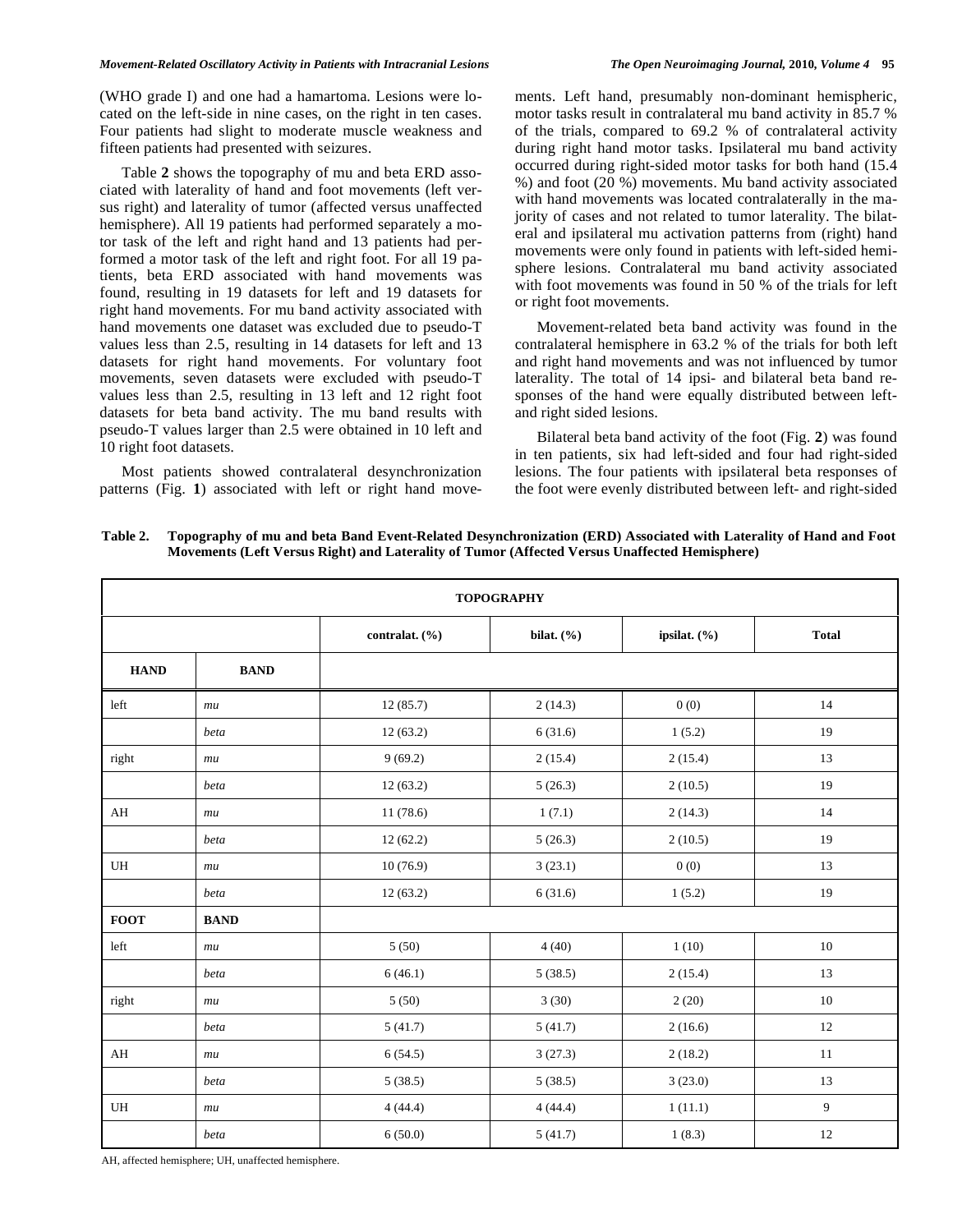

**Fig. (1).** Differential source power (SAM pseudo-T images) corresponding to beta and mu event-related desynchronization (ERD) during left (L) and right (R) hand movements in a 57-year old female (patient 1) with a right-sided premotor oligodendroglioma (WHO grade II) and slight motor weakness of the left arm. Contralateral homotopic beta ERD is seen on the sensorimotor cortex and on the primary somatosensory cortex for mu ERD.



**Fig. (2).** SAM pseudo-T images corresponding to mu and beta ERD associated with left and right sided foot movements in a 42-year old male (patient 16) with a right-sided oligodendroglioma (WHO grade II) in close relation to the precentral gyrus. The ERD areas (blue) show a bilateral and heterotopic distribution for mu and beta rhythms after left-sided (affected) foot movements corresponding to the area of hand representation. Right-sided foot movements show a more diffuse ERD associated with hand and foot representation.

lesions. From the four patients with clinical motor deficits, only one had ipsilateral mu and beta band activity. In general however, ipsilateral mu and beta band activity was more frequently associated with a motor task of the affected hemisphere (Fig. **3**).



**Fig. (3).** SAM pseudo-T images corresponding to mu and beta ERD associated with hand and foot movements from the left and right side in a 48-year old male (patient 2) with a diffuse large rightparietal astrocytoma (WHO grade II) presenting with seizures. Ipsilateral beta band activity is seen during left-sided (affected) hand and foot movements. Note the heterotopic distribution of foot movements for both mu and beta rhythms.

The spatial somatotopy of the most significant power changes for mu and beta band activity associated with hand and foot movements are summarized in Table **3**. Overall, the most significant areas of mu and beta band activity occur in S/M (73 %). Fifteen percent had a clear localization in MI and 5 % in SI. Five percent had a prefrontal localization and 1 % was found in the inferior parietal lobule. Two datasets had an occipital mu localization probably due to alpha interference.

Mu and beta band activity during hand movements with a S/M localization were always located in the area of the hand knob (homotopical distribution). From the 34 datasets with a S/M localization of mu and beta band activity associated with foot movements, eight (23.5 %) demonstrate a heterotopic distribution mostly corresponding to hand movements (Fig. **3**).

# **DISCUSSION**

Noninvasive imaging of motor cortical localization in patients with intracranial lesions, has been studied with different modalities, including positron emission tomography (PET) and functional magnetic resonance imaging (fMRI). These modalities do not measure neural activity directly but mainly depict hemodynamic changes with poor temporal resolution and lack the possibility to differentiate between motor and somatosensory activation. In addition, functional MR imaging of the motor cortex can be influenced by adjacent tumor due to vasculature-induced signal changes [13, 15].

SAM analysis of motor evoked magnetic activity recorded with MEG is a relatively new spatial filtering technique to identify cortical regions responsible for changes in spectral power associated with voluntary movements. This technique has been used for noninvasive localization of the motor cortex in neurosurgical patients and demonstrated to be an accurate method for functional localization compared to intraoperative mapping [18, 19]. The presence or location of the tumor did not affect the localization accuracy. Although we did not perform intraoperative comparisons, the spatial filtering technique seems a reliable method to assess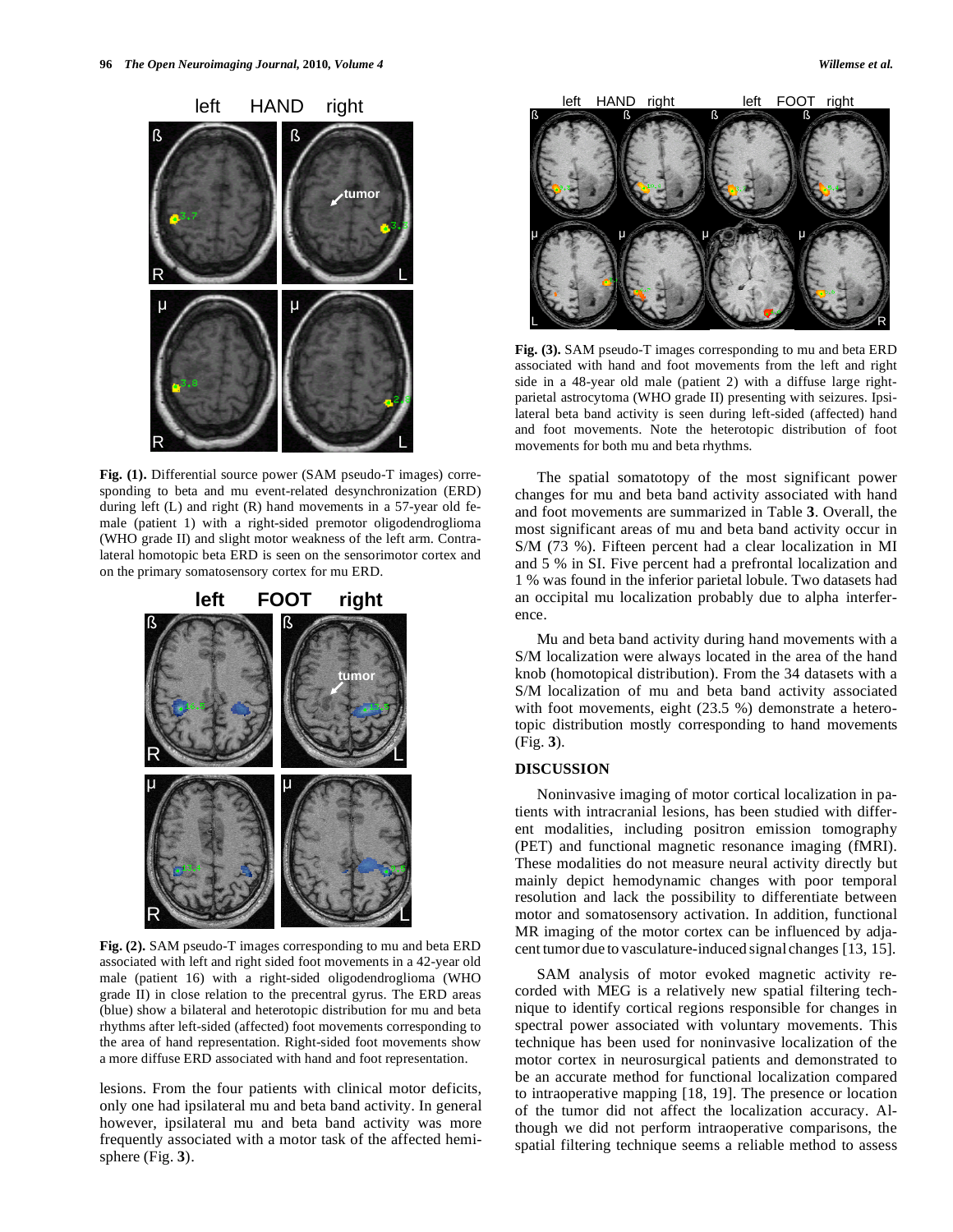|                   | <b>HAND</b> |                |           | <b>FOOT</b> |            |      |    |      |              |
|-------------------|-------------|----------------|-----------|-------------|------------|------|----|------|--------------|
| Location          | ${\bf AH}$  |                | <b>UH</b> |             | ${\bf AH}$ |      | UH |      | Total $(\%)$ |
|                   | mu          | beta           | mu        | beta        | mu         | beta | mu | beta |              |
| S/M               | 10          | 13             | 10        | 13          | 9          | 10   | 8  | 7    | 80(73)       |
| MI                | 3           | $\overline{4}$ |           | 5           |            | 2    |    |      | 16(15)       |
| <b>SI</b>         |             |                | 2         |             |            |      |    |      | 6(5)         |
| <b>Prefrontal</b> |             |                |           |             |            |      |    | 3    | 5(5)         |
| <b>IPL</b>        |             |                |           |             |            |      |    |      | 1(1)         |
| Occipital         |             |                |           |             |            |      |    |      | 2(2)         |
| Trials $(N)$      | 14          | 19             | 13        | 19          | 11         | 13   | 9  | 12   | 110(100)     |

**Table 3. Areas with most Significant Power Changes for Mu and Beta Band During Hand and Foot Movements Contralateral to the Affected and Unaffected Hemisphere** 

S/M, sensorimotor cortex; MI, primary motor cortex; SI, primary sensory cortex; IPL, inferior parietal lobule; AH, affected hemisphere; UH, unaffected hemisphere.

the topographical organization of cortical oscillatory activity in our patient group.

Cortical rhythms involved in motor control are the mu and beta oscillations, which have been studied previously with electroencephalography (EEG), electrocorticography (ECoG) and MEG in healthy subjects [3, 4, 8, 22, 24-26]. Comparable studies in patients are limited and mostly relate to patients with epilepsy [24, 25, 27] and intracranial lesions [9, 18, 19]. It is well known that the execution of a hand movement or stimulation of the hand can block or desynchronize the mu rhythm with a clear contralateral dominance in healthy subjects [28]. Analogous to the mu rhythm, beta band activity can be modulated during voluntary movements as well and is supposed to have a precentral somatotopical origin [3, 6]. The results for foot movements however are much less clear [4, 8].

In the present study, mu and beta band spatial characteristics associated with hand movements retain the expected functional-anatomical boundaries to a large extent, where foot movements have altered patterns of mu and beta ERD. With respect to hand movements, several studies from different modalities demonstrate movement-related asymmetry, with a predominant contralateral activation during right hand movements and bilateral activation during left hand movements [29-32]. Our data do not demonstrate this hemispheric asymmetry for left or right hand movements, which is in accordance with other SAM studies in patients with intracranial lesions [18, 19]. Hemispheric asymmetry is likely to occur in the preparatory phase of a movement and is not comparable to our continuous motor task which will contain a mixture of motor and somatosensory reafference, which could explain our findings.

Bilateral and ipsilateral responses in this study were observed for both frequency bands, however more frequently with foot movements. Bilateral activation of motor areas during unilateral voluntary movements has been described earlier with different methods in both normal subjects, stroke patients and patients with intracranial lesions [18, 29, 33-37]. Participation of the ipsilateral sensorimotor cortex in unilateral limb movements could be explained by the partially uncrossed fibers of the corticospinal tract in combination with interhemispheric interactions [37, 38]. The role of concomitant ipsilateral activation seems to be more frequent

during a complex movement [30, 39] but can also occur as a mirror response through crossed corticospinal pathways [40]. Since we do not consider foot movements more complex than hand movements probably the mirror response could explain the more frequent bilateral activity. Bilateral activity during hand movements occurred more frequently in the beta band compared to mu band activity. Whether this is due to a larger coupling of beta-band activity between bilateral primary motor cortices or interindividual variability, remains to be clarified.

Ipsilateral motor cortex involvement during unilateral voluntary movements has previously been reported with MEG studies [22, 26, 33] and was also demonstrated using SAM analysis in healthy subjects [41] and patients with intracranial lesions [9, 18]. Exclusive ipsilateral activation in our study was only found in a small proportion of datasets, which is in agreement with Nagarajan *et al.* [18]. Only one patient with ipsilateral (mu and beta band) activation had slight motor weakness, the other trials with ipsilateral activity were found in patients with seizures and without neurological deficits. Although ipsilateral activation was more frequently found in the affected hemisphere, our data only partially support the hypothesis of Taniguchi *et al.* who suggested that (sub)clinical impairment of motor areas will result in recruitment of other, especially ipsilateral S/M cortex, which could explain their ipsilateral (beta band) activation patterns in the patient group [9]. Since MEG analysis and thresholding are largely comparable, probably differences in tumor characteristics could explain the differences found. Since our patient group only consisted of one high-grade glioma (WHO grade III) it is possible that ipsilateral recruitment is related to tumor invasion of motor areas and therefore will occur more often in high-grade glioma, as studied by Taniguchi *et al.*

The topographical distribution of mu and beta ERD with respect to the central sulcus has been suggested to originate from the post- en precentral cortex respectively [5, 6]. In this study, we found no clear precentral origin of the beta band activity, which is supported by other EEG studies [25, 27]. These results support sensorimotor cortex involvement in the generators of both mu and beta oscillations. However, the lack of topographical segregation between mu and beta may be attributed to methodological differences.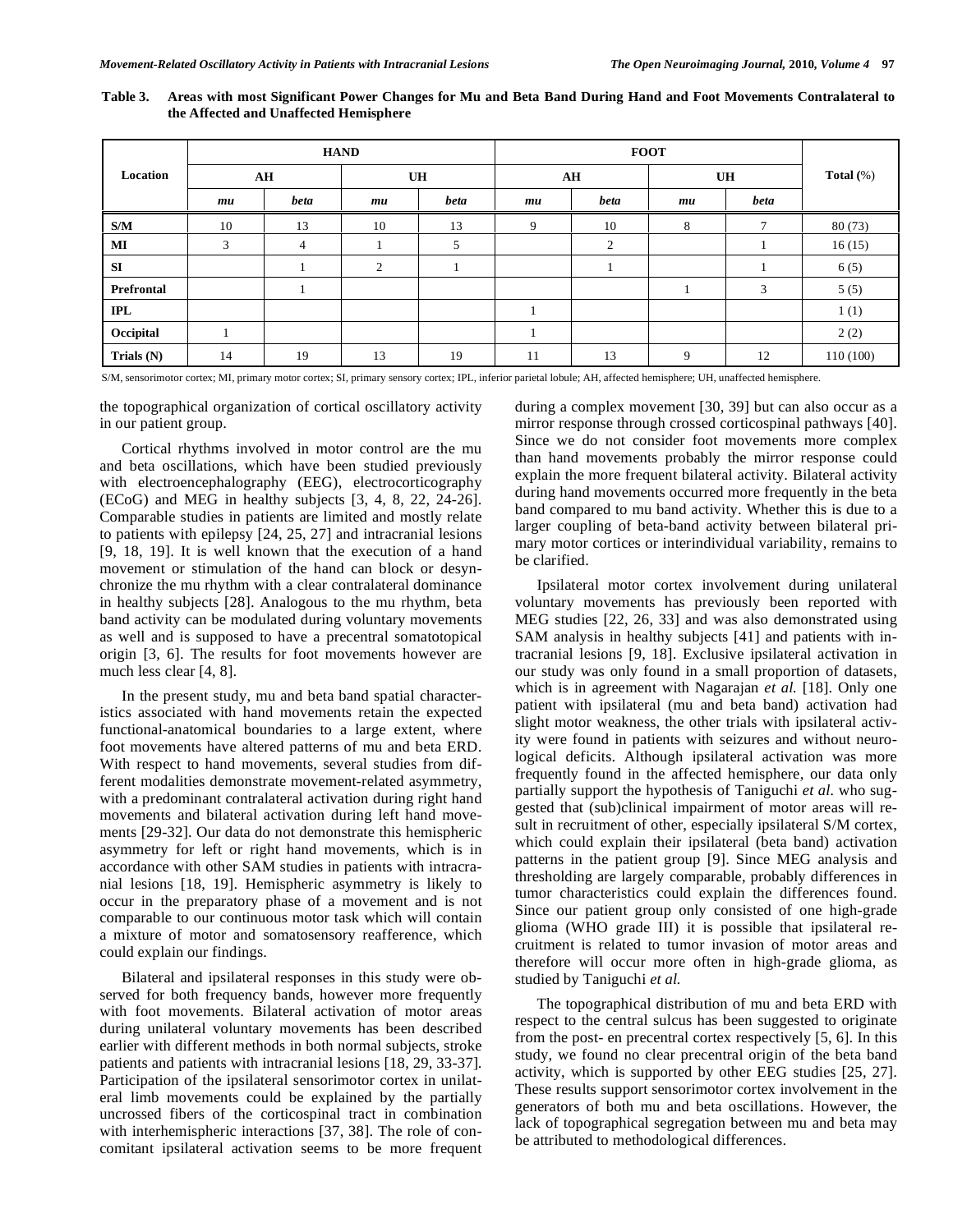In agreement with other neuromagnetic studies involving beta oscillations, we also found a somatotopical distribution to different movements [3, 6]. Hand movements had a predominant localization near the hand area representation and foot movements frequently had a central paramedian localization. Most of the peak-value activations for both mu and beta patterns were found at the S/M cortex or central sulcus region which might support the hypothesis that motor control is strongly linked to sensory information [25]. An alternative explanation could be poor functional specificity due to the selected beta frequency band as 13 to 30 Hz, mixing mu and beta band activity together. Hand movements in our study frequently had a distribution which was in accordance with the anatomically expected hand representation. The cortical representation of foot movements however, was in 23.5 % of the trials for both mu and beta band activity, located at the representation area of the hand. This heterotopic distribution of oscillatory changes in the hand area during non-hand movements has been described earlier in EEG, MEG and fMRI of studies of healthy subjects [8, 26, 36, 42-44]. Recently, Stippich *et al.* described their experience with heterotopic ipsilateral coactivation on fMRI after unilateral voluntary movements in brain tumor patients, but found no relation with tumor characteristics [36]. In combination with our results, heterotopic activation patterns are probably not due to the presence of intracranial lesions and must be explained by a more widely distributed cortical motor network than the classic somatotopical distribution of the different body parts. Future studies involving quantification of cortical connectivity using graph-analysis of the MEG data during the active and control state, will hopefully give more insight in the complex network involved in cerebral motor control.

# **CONCLUSION**

Spatially filtered MEG can be used to detect and localize changes in cortical activity associated with hand and foot movements in patients with brain lesions. Hand and foot movements predominantly show contralateral activity in the mu and beta band with a frequent localization at the S/M cortex. Bilateral and ipsilateral responses were observed for both frequency bands, however more frequently with foot movements. Mu and beta band spatial characteristics in the presence of perirolandic lesions support previous findings of mu and beta band activity associated with hand movements to a large extent. No distinct topographical segregation between mu and beta band activity could be observed. The results may provide further insight in the generators of oscillatory activity involved in voluntary movements.

# **REFERENCES**

- [1] Salenius S, Schnitzler A, Salmelin R, Jousmaki V, Hari R. Modulation of human cortical rolandic rhythms during natural sensorimotor tasks. Neuroimage 1997; 5: 221-8.
- [2] Salenius S, Portin K, Kajola M, Salmelin R, Hari R. Cortical control of human motoneuron firing during isometric contraction. J Neurophysiol 1997; 77: 3401-5.
- [3] Salmelin R, Hamalainen M, Kajola M, Hari R. Functional segregation of movement-related rhythmic activity in the human brain. Neuroimage 1995; 2: 237-43.
- [4] Pfurtscheller G, Neuper C, Andrew C, Edlinger G. Foot and hand area mu rhythms. Int J Psychophysiol 1997; 26: 121-35.
- [5] Pfurtscheller G, Lopes da Silva FH. Event-related EEG/MEG synchronization and desynchronization: basic principles. Clin Neurophysiol 1999; 110: 1842-57.
- [6] Salmelin R, Hari R. Spatiotemporal characteristics of sensorimotor neuromagnetic rhythms related to thumb movement. Neuroscience 1994; 60: 537-50.
- [7] Jensen O, Goel P, Kopell N, Pohja M, Hari R, Ermentrout B. On the human sensorimotor-cortex beta rhythm: Sources and modeling. Neuroimage 2005; 26: 347-55.
- [8] Neuper C, Pfurtscheller G. Event-related dynamics of cortical rhythms: frequency-specific features and functional correlates. Int J Psychophysiol 2001; 43: 41-58.
- [9] Taniguchi M, Kato A, Ninomiya H, *et al*. Cerebral motor control in patients with gliomas around the central sulcus studied with spatially filtered magnetoencephalography. J Neurol Neurosurg Psychiatry 2004; 75: 466-71.
- [10] Vrba J, Robinson SE. Signal processing in magnetoencephalography. Methods 2001; 25: 249-71.
- [11] Ishii R, Shinosaki K, Ukai S, *et al*. Medial prefrontal cortex generates frontal midline theta rhythm. Neuroreport 1999; 10: 675-9.
- [12] Fandino J, Kollias SS, Wieser HG, Valavanis A, Yonekawa Y. Intraoperative validation of functional magnetic resonance imaging and cortical reorganization patterns in patients with brain tumors involving the primary motor cortex. J Neurosurg 1999; 91: 238-50.
- [13] Liu WC, Feldman SC, Schulder M, *et al*. The effect of tumour type and distance on activation in the motor cortex. Neuroradiology 2005; 47: 813-9.
- [14] Holodny AI, Schulder M, Liu WC, Maldjian JA, Kalnin AJ. Decreased BOLD functional MR activation of the motor and sensory cortices adjacent to a glioblastoma multiforme: implications for image-guided neurosurgery. AJNR Am J Neuroradiol 1999; 20: 609-12.
- [15] Holodny AI, Schulder M, Liu WC, Wolko J, Maldjian JA, Kalnin AJ. The effect of brain tumors on BOLD functional MR imaging activation in the adjacent motor cortex: implications for imageguided neurosurgery. AJNR Am J Neuroradiol 2000; 21: 1415-22.
- [16] Bittar RG, Olivier A, Sadikot AF, Andermann F, Reutens DC. Cortical motor and somatosensory representation: effect of cerebral lesions. J Neurosurg 2000; 92: 242-8.
- [17] Lin PT, Berger MS, Nagarajan SS. Motor field sensitivity for preoperative localization of motor cortex. J Neurosurg 2006; 105: 588- 94.
- [18] Nagarajan S, Kirsch H, Lin P, Findlay A, Honma S, Berger MS. Preoperative localization of hand motor cortex by adaptive spatial filtering of magnetoencephalography data. J Neurosurg 2008; 109: 228-37.
- [19] Gaetz W, Cheyne D, Rutka JT, *et al*. Presurgical localization of primary motor cortex in pediatric patients with brain lesions by the use of spatially filtered magnetoencephalography. Neurosurgery 2009; 64: 177-85.
- [20] de Munck JC, Verbunt JP, van't Ent D, Van Dijk BW. The use of an MEG device as 3D digitizer and motion monitoring system. Phys Med Biol 2001; 46: 2041-52.
- [21] Robinson SE. Localization of event-related activity by SAM(erf). Neurol Clin Neurophysiol 2004; 2004: 109.
- [22] Taniguchi M, Kato A, Fujita N, *et al*. Movement-related desynchronization of the cerebral cortex studied with spatially filtered magnetoencephalography. Neuroimage 2000; 12: 298-306.
- [23] Ishii R, Canuet L, Herdman A, *et al*. Cortical oscillatory power changes during auditory oddball task revealed by spatially filtered magnetoencephalography. Clin Neurophysiol 2009; 120: 497-504.
- [24] Arroyo S, Lesser RP, Gordon B, Uematsu S, Jackson D, Webber R. Functional significance of the mu rhythm of human cortex: an electrophysiologic study with subdural electrodes. Electroencephalogr Clin Neurophysiol 1993; 87: 76-87.
- [25] Crone NE, Miglioretti DL, Gordon B, *et al*. Functional mapping of human sensorimotor cortex with electrocorticographic spectral analysis. I. Alpha and beta event-related desynchronization. Brain 1998; 121 (Pt 12): 2271-99.
- [26] Cheyne D, Bakhtazad L, Gaetz W. Spatiotemporal mapping of cortical activity accompanying voluntary movements using an event-related beamforming approach. Hum Brain Mapp 2006; 27: 213-29.
- [27] Szurhaj W, Derambure P, Labyt E, *et al*. Basic mechanisms of central rhythms reactivity to preparation and execution of a voluntary movement: a stereoelectroencephalographic study. Clin Neurophysiol 2003; 114: 107-19.